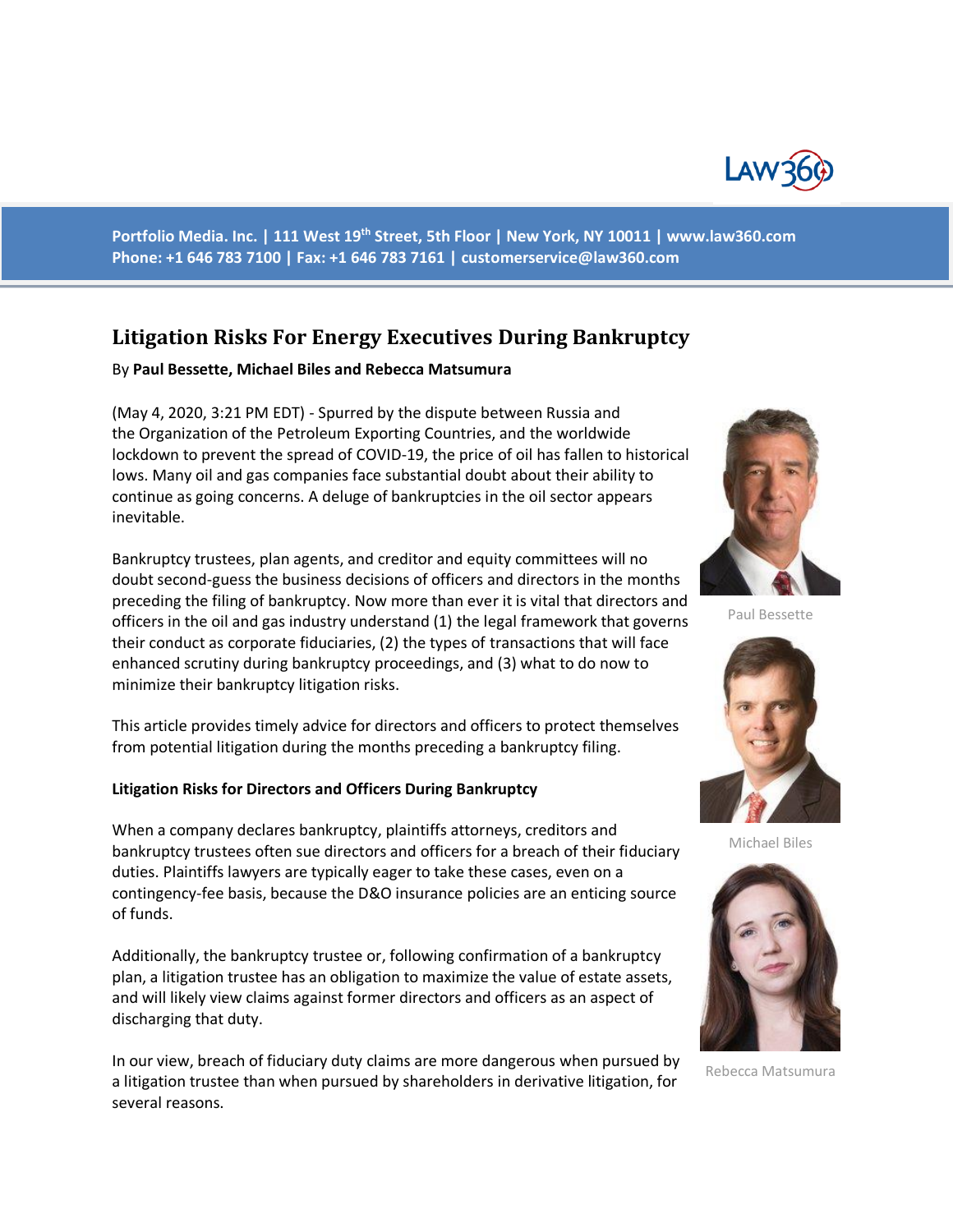First, a litigation trustee generally has access to all the bankrupt company's documents and emails, without the need to engage in litigation discovery.

Second, to the extent the litigation trustee needs additional discovery, it may have access to the more expansive discovery procedures provided by the bankruptcy court. For example, some courts have allowed trustees to take presuit, "fishing expedition" depositions under Bankruptcy Rule 2004.

Third, the estate — not the directors and officers — owns the attorney-client and work-product privileges, and often the litigation trust shares the privilege with the estate. Therefore, directors and officers cannot shield from discovery emails or discussion with in-house or external counsel that occurred during their involvement with the company.

Finally, unlike shareholder actions, a litigation trustee generally does not have to comply with Delaware requirements such as making a formal demand on the board before bringing litigation.

## **Common Claims Against Directors and Officers of Bankrupt Companies**

The most common claims against directors and officers of a bankrupt company allege a breach of the duty of care or the duty of loyalty.

## *Duty of Care*

The duty of care requires officers and directors to make decisions on an informed basis.[1] A Delaware company can immunize their directors for monetary liability for breach of the duty of care by including exculpatory clauses in the company's bylaws, but officers cannot be so immunized.[2]

In a duty of care case, the most powerful defense for directors and officers is the business judgment rule, which is "a presumption that in making a business decision the directors [and officers] of a corporation acted on an informed basis, in good faith and in the honest belief that the action taken was in the best interests of the company."[3] To overcome this presumption, plaintiffs must show that the directors and officers acted in bad faith, were reckless, or made a decision in haste without adequate information or deliberation.[4]

It can be helpful to establish a special committee of independent directors to review important transactions and to document their deliberative process in meeting minutes. Another important defense for directors is appropriate reliance on management, accountants, counsel and other advisers in reaching their challenged decision.

## *Duty of Loyalty*

The duty of loyalty "requires an undivided and unselfish loyalty to the corporation."[5] To establish a breach of loyalty, a plaintiff must show that the officers or directors authorized a transaction when they either were self-interested (i.e., stand to obtain a unique benefit that is not available to shareholders) or lacked independence.[6]

If an officer or director discloses a personal interest prior to the transaction in question, and that transaction is approved by a majority of independent, disinterested directors, then the protection of the business judgment rule will apply to the transaction.[7]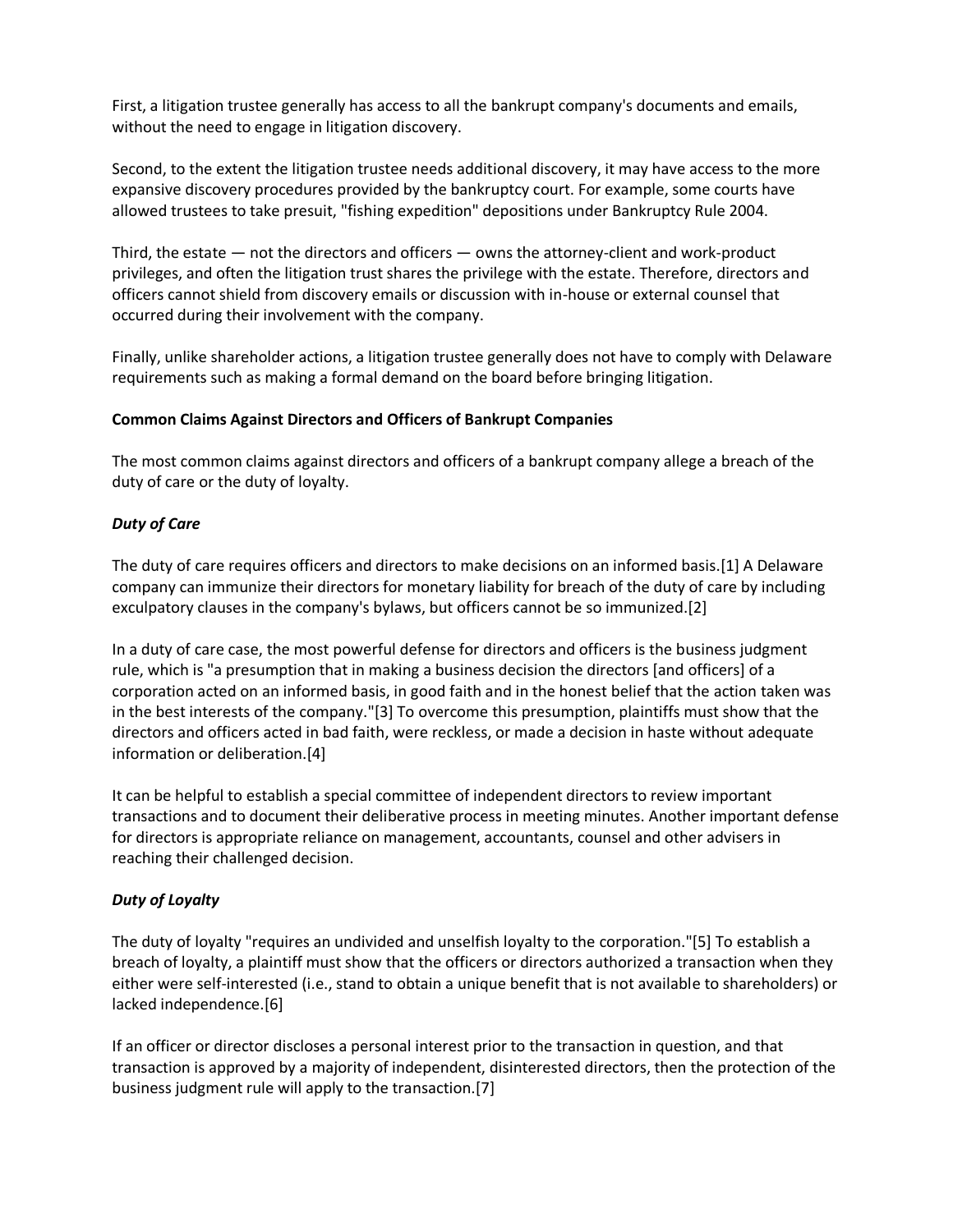For this reason, it is important for boards to convene a special committee of independent directors to approve any transaction that raises, or may appear to raise, a conflict of interest. This process helps establish that the corporate decision was approved by a majority of disinterested and independent directors, and thus entitled to the protections of the business judgment rule.

Finally, the duty of loyalty also requires directors to "make a good faith effort to implement an oversight system and then monitor it."[8] To show a breach of directors' Caremark duty to supervise management, a plaintiff must show that directors were so negligent that "their indolence ... could not be ascribed to anything other than a knowing decision not to even try to make sure the corporation's officers had developed and were implementing a prudent approach to ensuring law compliance."[9]

To avoid a Caremark claim, directors should take care to document deliberations and, in particular, note instances when management is challenged or questioned.

## **The Duties in the "Zone of Insolvency" and Bankruptcy**

Generally speaking, directors and officers owe the same fiduciary duties notwithstanding the financial condition of the company. These duties are always owed to the company, not to shareholders or creditors. Of course, the company's beneficiaries can change as its financial condition deteriorates.

Delaware law no longer recognizes a "zone of insolvency" during which fiduciary duties begin to be owed to creditors. Rather, creditors only become beneficiaries to which duties are owed when a company is in fact insolvent.[10]

Further, Delaware law does not recognize a claim for deepening insolvency, and the business judgment rule applies with equal force to companies in financial distress.[11] So long as the company was not insolvent at the time of the transaction, creditors generally lack standing to challenge the board's decision to approve transactions, including deals which in hindsight cause or exacerbate financial harm to the company.

However, as a practical matter, directors and officers generally will not know in real time the precise moment a company becomes insolvent and thus creditors become its beneficiaries. In addition, some courts continue to refer to duties owed to creditors in the "zone of insolvency" without a nuanced consideration of the change in Delaware law caused by North American Catholic Educational Programming Foundation Inc. v. Gheewalla.

Thus, it is prudent for directors considering a transaction during times of financial distress to document that their company is in fact solvent at the time of the transaction.

Further, the duty of care may be heightened as a practical matter when bankruptcy is on the horizon because many difficult, important and complex decisions arise during financial distress. Delaware courts require a director or officer to be more deliberate and informed the more complex or important a decision is. Similarly, a duty of care case may be premised on a failure to investigate irregularities or alleged misconduct, and conducting an expensive internal investigation may be less attractive when a company is flirting with insolvency.

During these challenging times, directors and officers must consider carefully how they can discharge their duty of care if they, or others in the company, are working remotely. Although many courts and regulators are relaxing wet-signature and in-person requirements during the pendency of this crisis, the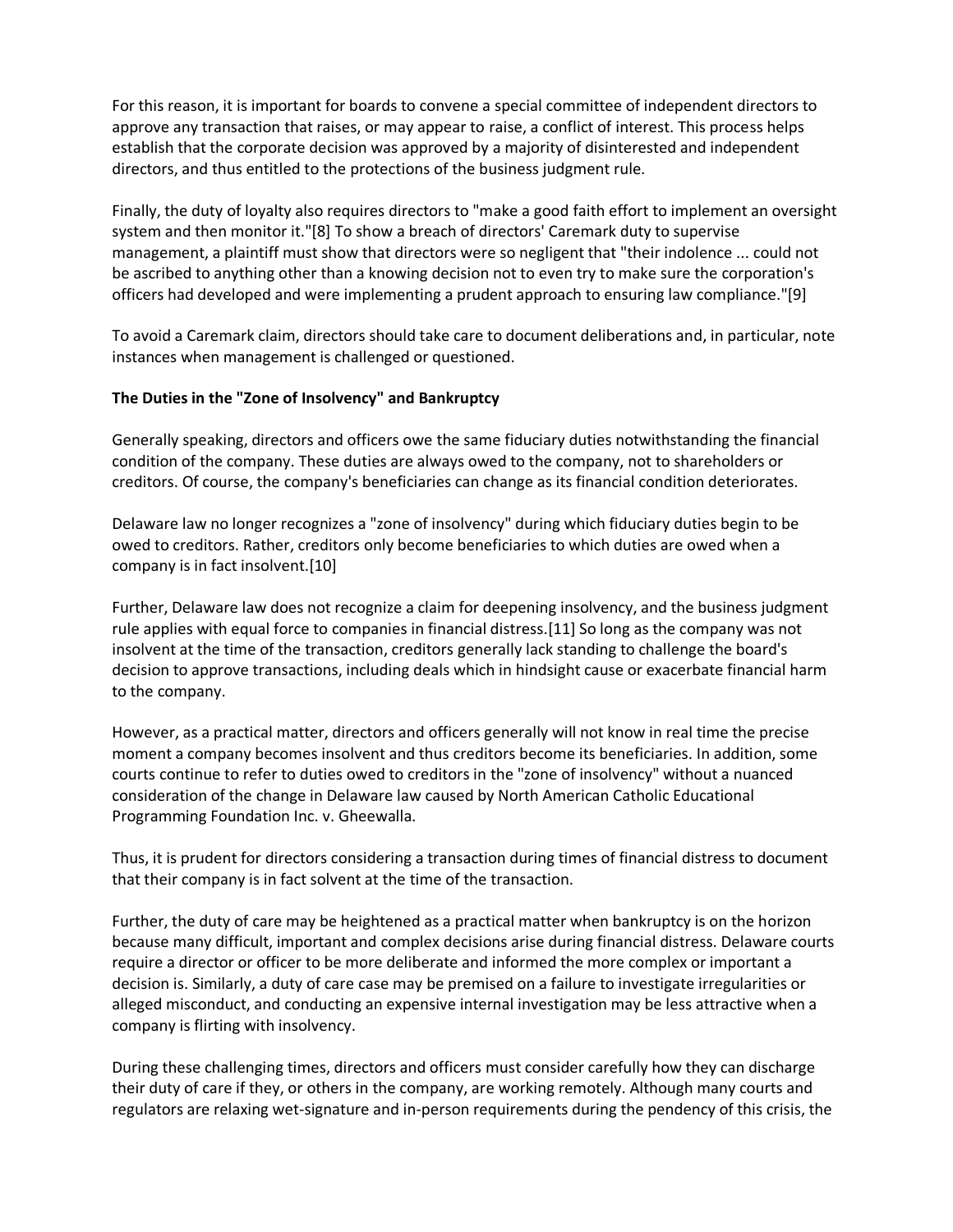board may be unable to make certain decisions without an in-person meeting under the law of the organizing state or the company's charter.

Future plaintiffs will undoubtedly scrutinize whether adequate information-sharing and discussion occurred before key decisions. Remote work may encourage people at all levels of an organization to send via email information that would have otherwise been shared in person, creating a potential treasure trove of problematic documents for future litigation.

Any relevant privacy laws may be difficult to comply with when working outside the office. In addition, cybersecurity risks increase as employees share information in new ways that may not be adequately controlled by the company.

As with the duty of care, the duty of loyalty does not change during insolvency or bankruptcy, but directors and officers may find themselves in tricky situations that implicate this duty during times of financial distress.

For example, quintessential duty of loyalty claims allege unfair deals between parent corporations and subsidiaries, or the use of corporate authority to oppress minority shareholders or out-of-the-money creditors. Creative financial solutions or out-of-court restructurings, including liquidity and liability management transactions, may involve parent-subsidiary deals or changes of control that unhappy shareholders, creditors or a litigation trustee could view skeptically.

## **Transactions Plaintiffs Are Likely to Target**

The uncertain trajectory of COVID-19 and the recent collapse of oil prices — as well as the creativity of the plaintiffs bar — make it difficult to project precisely which decisions taken now are likely to be challenged in a later bankruptcy. However, certain types of decisions are more likely to be subject to future litigation and should be treated with particular care.

First, as noted above, displaced shareholders often challenge restructuring agreements that result in a change of control. Such challenges are more likely to be brought — and more likely to succeed — when the restructuring transaction is undertaken before a bankruptcy court is involved. While directors and officers are permitted to pursue creative restructuring plans, they should carefully document the reasoning supporting such a decision.

Second, a litigation trustee may challenge investments in affiliated businesses that are not entirely owned or controlled by the primary company. If these affiliates don't provide the expected return to the primary company, then a litigation trustee may allege that such payments breach the duties owed to the primary company's shareholders.

Directors and officers should carefully review any current funding provided to affiliates to ensure that the funds are provided according to the contracts with the affiliates and that any loans are properly papered. If the company creates new funding obligations to affiliates during this time, then the directors and officers should be particularly careful to document the advantages of this arrangement to the primary company.

Finally, a corporation's creditors may challenge management's actions effecting a dividend, redemption or stock purchase (i.e., a stock buyback or stock repurchase) — or other liability management or liquidity management transactions. If the corporation was insolvent when these distributions to shareholders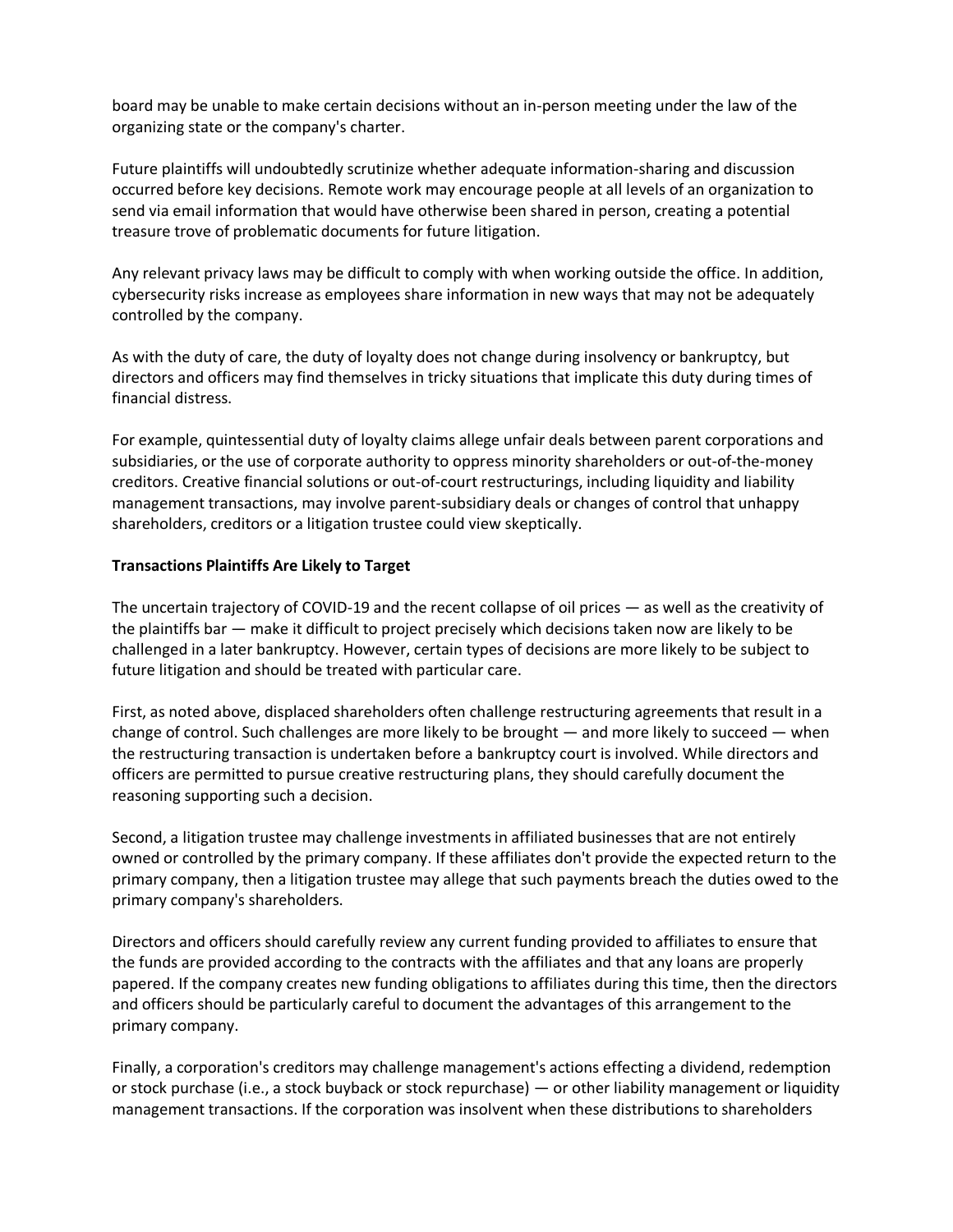were made or was rendered insolvent by these distributions or other transactions, then the creditors may allege that the directors and officers breached their fiduciary duties by effecting these distributions or that these distributions were fraudulent transfers.

Before making a distribution, directors and officers should determine whether the corporation, after making the distribution, would become insolvent under the traditional balance-sheet test, be unable to pay its debts as they become due, or have unreasonably small capital for its business.

Delaware law "fully protect[s]" directors who rely in good faith on corporate records, corporate officers and outside experts to determine the value of the corporation's assets and liabilities.[12] For this reason, directors considering a dividend payment or stock buyback generally solicit a certification from the chief financial officer or an outside expert.

The business judgment rule generally protects the board of directors' decision to declare a dividend or approve a stock buyback; it, however, does not shield the board from liability in situations of potential or actual conflict of interest.

In certain situations, such as when a dividend distribution is part of the defensive measures against a hostile takeover, the potential conflict of interest may trigger enhanced scrutiny of the board's actions.[13] In other situations, such as when a board approves a stock-buyback transaction to purchase shares from the directors, the actual conflict of interest may trigger the entire fairness standard (the most burdensome standard of review under Delaware law).

While Delaware law allows a corporation to include an exculpatory clause in its certificate of incorporation to exculpate directors for breaching their duty of care, it does not allow directors to escape liability for breaching their duty of loyalty by making an unlawful distribution.[14]

A final consideration is that, although directors are jointly and severally liable for an unlawful distribution, a director who was absent when the distribution was made or who voted against the distribution may avoid liability by having her dissenting vote recorded in the meeting minutes.[15]

## **Tips for Directors and Officers of Financially Troubled Companies**

With these considerations in mind, we recommend the following to directors and officers of companies facing financial trouble:

1. Document the decision-making process.

- If working remotely, create systems to ensure that decision-makers receive important information that would normally be shared face-to-face in some other manner.
- If working remotely, be sure that adequate discussion and debate occurs (and is noted) before important decisions.
- If an investigation into alleged misconduct is not undertaken, note the rationale for that decision in contemporaneous documents.

2. Adhere to corporate formalities to the extent possible, including wet-signature and in-person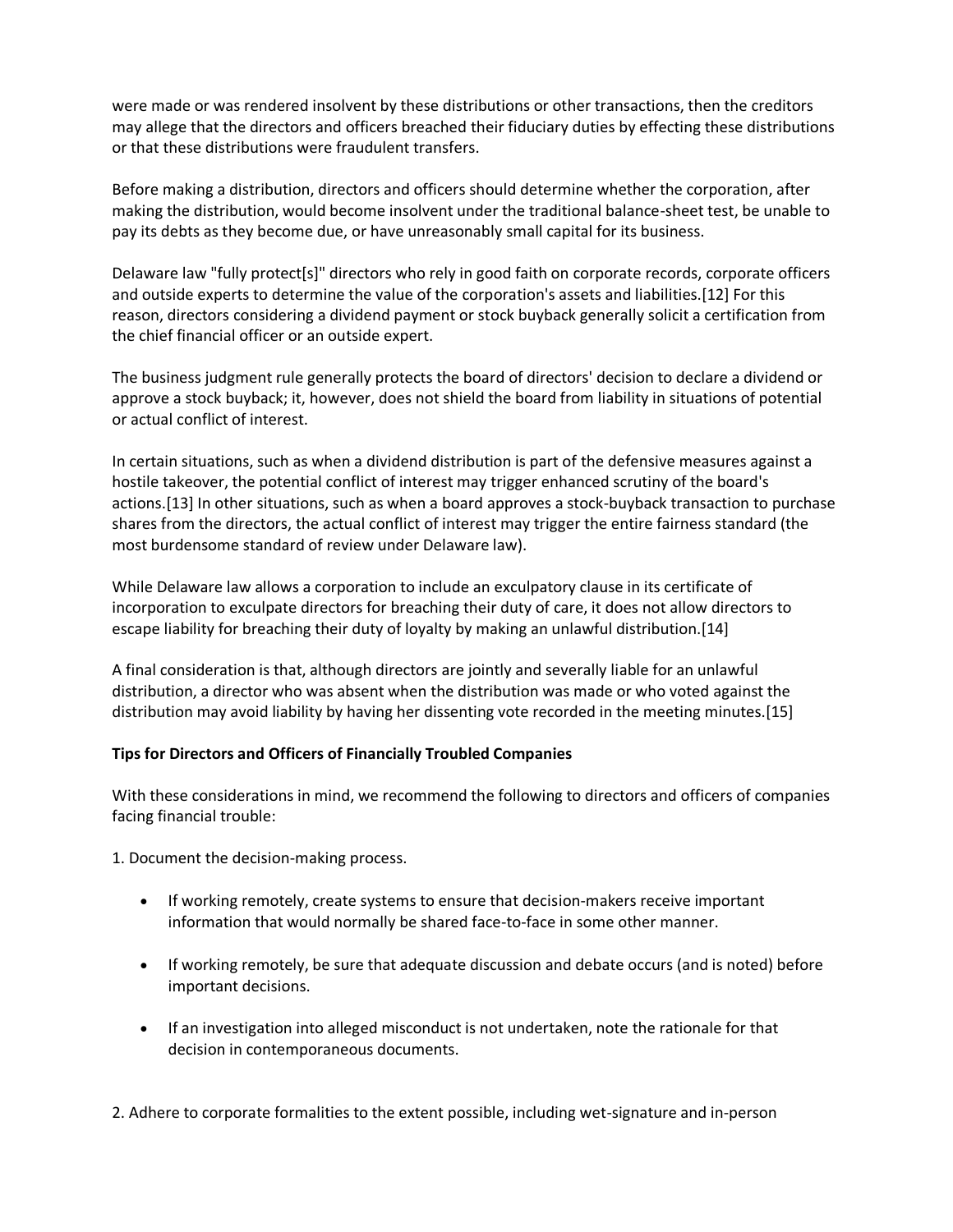requirements that may apply notwithstanding the COVID-19 crisis.

- 3. Avoid conflicts and guard board independence.
- 4. Use third-party studies to set compensation.
- 5. Conduct a board-level briefing on company indebtedness and solvency.
- 6. Review advancement and indemnification agreements and D&O insurance.
	- Insurance agreements should provide enough coverage but not too much (in order to avoid too high of premiums).
	- Partner with a reputable insurer.
	- Include adequate Side A coverage.
	- Ensure there is coverage for restitution and disgorgement.
	- Timely place your insurer on notice.
	- Be sure the insurance agreement covers in-house counsel.

*Paul R. Bessette and Michael J. Biles are partners, and Rebecca Matsumura is an associate, at King & Spalding LLP.*

*The opinions expressed are those of the author(s) and do not necessarily reflect the views of the firm, its clients, or Portfolio Media Inc., or any of its or their respective affiliates. This article is for general information purposes and is not intended to be and should not be taken as legal advice.*

[1] Smith v. Van Gorkom, 488 A.2d 858, 872 (Del. 1985), overruled on different grounds by Gantler v. Stephens, 965 A.2d 695 (Del. 2009).

[2] 8 Del. C. § 102(b)(7); see also Gantler v. Stephens, 965 A.2d 695, 709 n.37.

[3] Aronson v. Lewis, 473 A.2d 805, 812 (Del. 1984), overruled on different grounds by Brehm v. Eisner, 746 A.2d 244 (Del. 2000).

[4] Id.; Brehm v. Eisner, 746 A.2d 244, 264 n.66 (Del. 2000).

[5] Guth v. Loft, Inc., 23 Del. Ch. 255, 270 (1939).

[6] See Cede & Co. v. Technicolor, Inc., 634 A.2d 345, 358 (Del. 1993), decision modified on reargument, 636 A.2d 956 (Del. 1994).